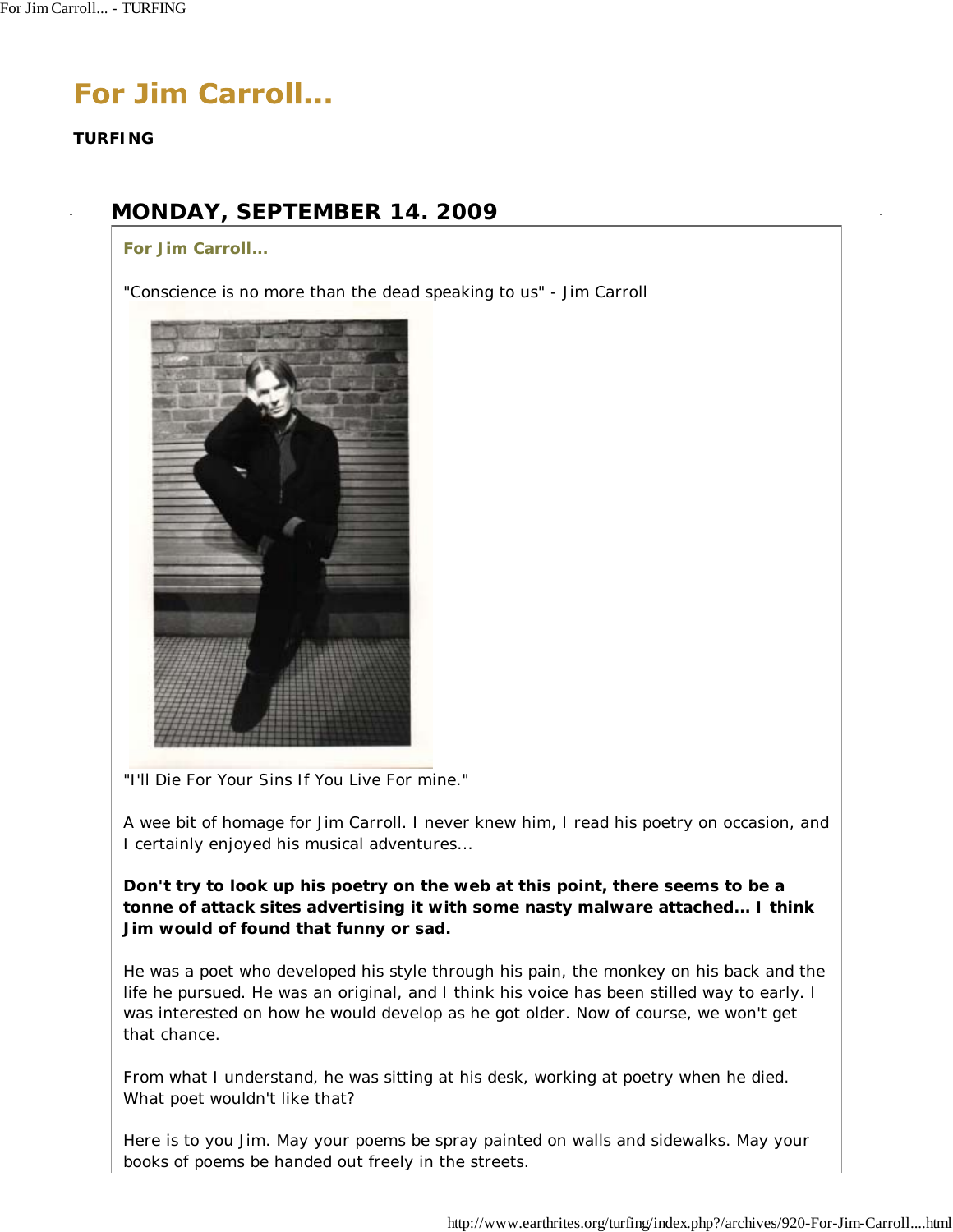I hope it was a quick journey across the river, and I pray the Muse greeted you on the other shore..

Bright Blessings, Gwyllm

### **On The Menu:**

Some Jim C. Linkage Jim C. Quotes I Am Alone Biography 8 Fragments For Kurt Cobain Catholic Boy w/lyrics

**Some Jim C. Linkage:**

Jim Carroll A beautiful rememberance... Jim's website... Catholicboy.com

\_\_\_\_\_\_\_\_\_\_\_\_\_\_\_\_\_\_\_\_\_\_\_\_\_\_

### **Jim Carroll Quotes:**

\_\_\_\_\_\_\_\_\_\_\_\_\_\_\_

"I love this mansion, though it is too many windows ...to open halfway each morning ...to close halfway each night."

"Our team is good at getting dressed real quick, because we're the type of team that wears their uniforms all day."

"Violence is so terribly fast . . . the most perverse thing about the movies is the way they portray it in slow motion, allowing it to be something sensuous . . . the viewer's lips slightly wet as the scene plays out. Violence is nothing like that. It is lightning fast, chaotic, and totally intangible. "

— Jim Carroll (Forced Entries: The Downtown Diaries: 1971-1973)

"all right buddah gets a backstage pass but all his friends have to pay" — Jim Carroll (Void of Course)

"That, I realized, is the great beauty of dreams: the devil may inevitably find a way to jerk you off, but you can always wake up before he makes you cum." — Jim Carroll (Forced Entries: The Downtown Diaries: 1971-1973)

Jim Carroll - I Am Alone

\_\_\_\_\_\_\_\_\_\_\_\_\_\_\_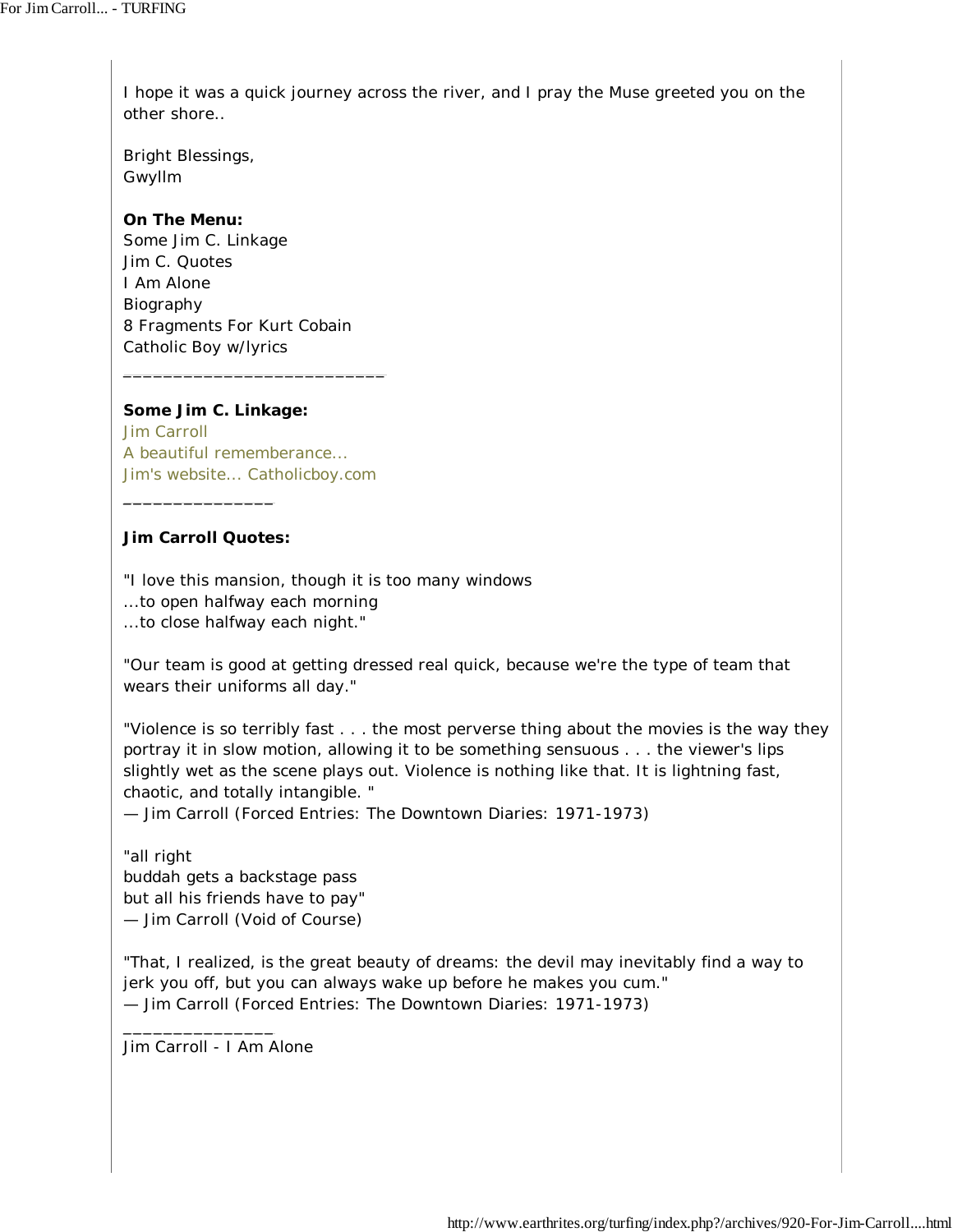

Jim Carroll (1949 - 2009)

\_\_\_\_\_\_\_\_\_\_\_\_\_\_\_

Jim Carroll (born August 1, 1949 in New York City died September 11, 2009) was an author, poet, autobiographer, and punk musician. Carroll is best known for his 1978 novel The Basketball Diaries, which was made into a movie in 1995 starring Leonardo DiCaprio.

Raised in New York City, Carroll attended several Catholic Grammar Schools from 1955 to 1963. In fall 1963, he entered public school, but was soon rewarded a scholarship to the elite Trinity High School (a private school). He entered Trinity High School in 1964.

Apart from being interested in writing, Carroll was a passionate basketball player throughout his grade school and middle school career. He entered the "Biddy League" at age 13 and participated in the National High School All Star Game in 1966, hence the title of his most famous book.

As a teenager, Carroll was a heroin addict who sometimes prostituted himself to afford his habit. The novel The Basketball Diaires concerns his life in New York City's hard drug culture and his struggle to rid himself of his addiction.

Carroll published his first book, Organic Trains, at age 17. Several of his poems have been published in such magazines as Paris Review and Poetry. In 1970, his second collection of poems, 4 Ups and 1 Down was published. That same year, Carroll started working for Andy Warhol. At first, he was writing film dialogue and inventing character names; later on, Carroll worked as the co-manager of Warhol's Theater. Carroll's first above-ground publication, the collection Living At The Movies was published in 1973.

He formed the Jim Carroll Band, a New Wave/punk rock group, in 1980. Their biggest commercial success was the single "People Who Died," from their debut album, Catholic Boy. He has also collaborated with many influential punk and hard rock musicians, including Lou Reed, Blue Öyster Cult, Boz Scaggs and Rancid.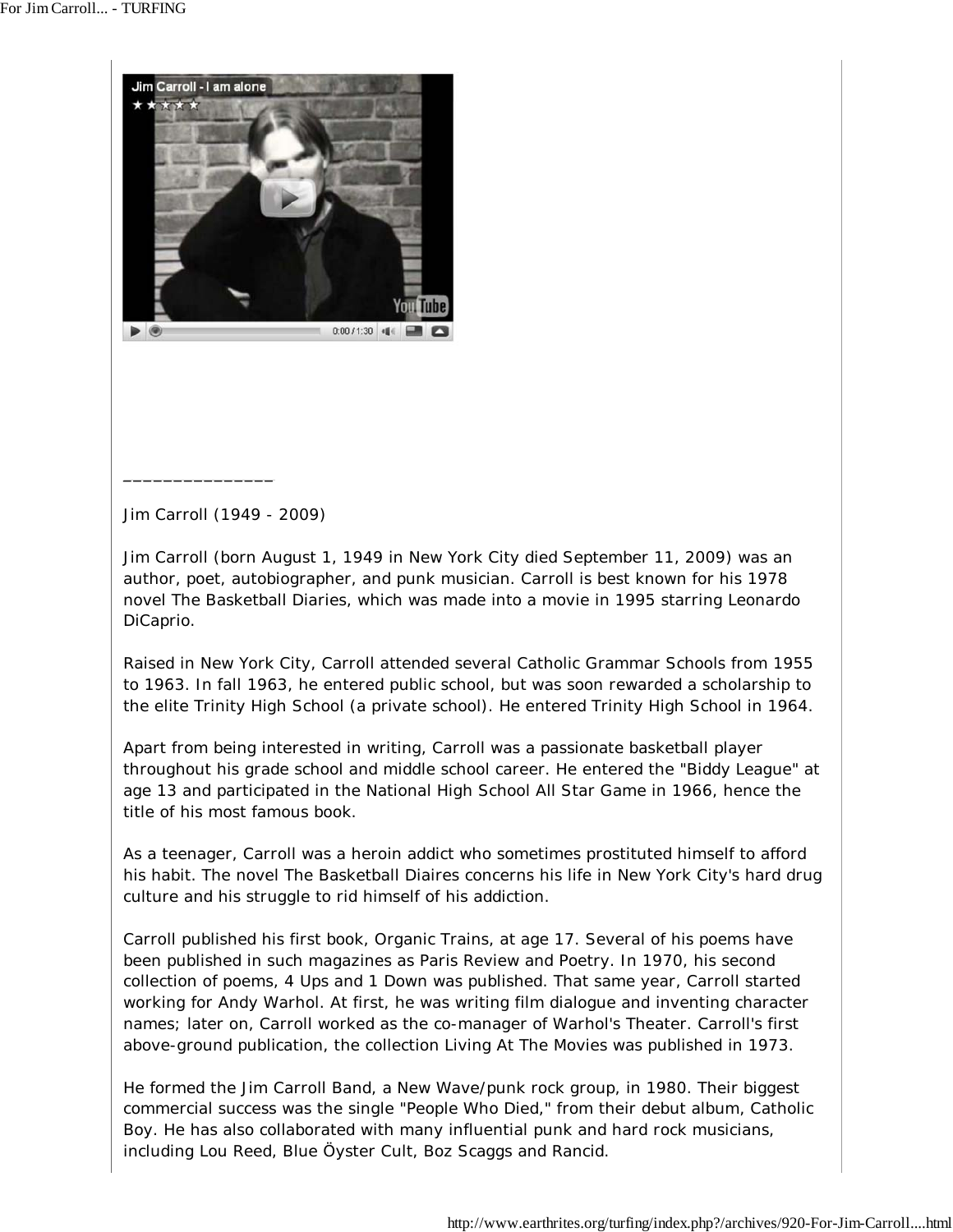

### **8 Fragments For Kurt Cobain by Jim Carroll**

1/

Genius is not a generous thing In return it charges more interest than any amount of royalties can cover And it resents fame With bitter vengeance

Pills and powdres only placate it awhile Then it puts you in a place where the planet's poles reverse Where the currents of electricity shift

Your Body becomes a magnet and pulls to it despair and rotten teeth, Cheese whiz and guns

Whose triggers are shaped tenderly into a false lust In timeless illusion

### 2/

The guitar claws kept tightening, I guess on your heart stem. The loops of feedback and distortion, threaded right thru Lucifer's wisdom teeth, and never stopped their reverbrating In your mind

And from the stage All the faces out front seemed so hungry With an unbearably wholesome misunderstanding

From where they sat, you seemed so far up there High and live and diving

And instead you were swamp crawling Down, deeper Until you tasted the Earth's own blood And chatted with the Buzzing-eyed insects that heroin breeds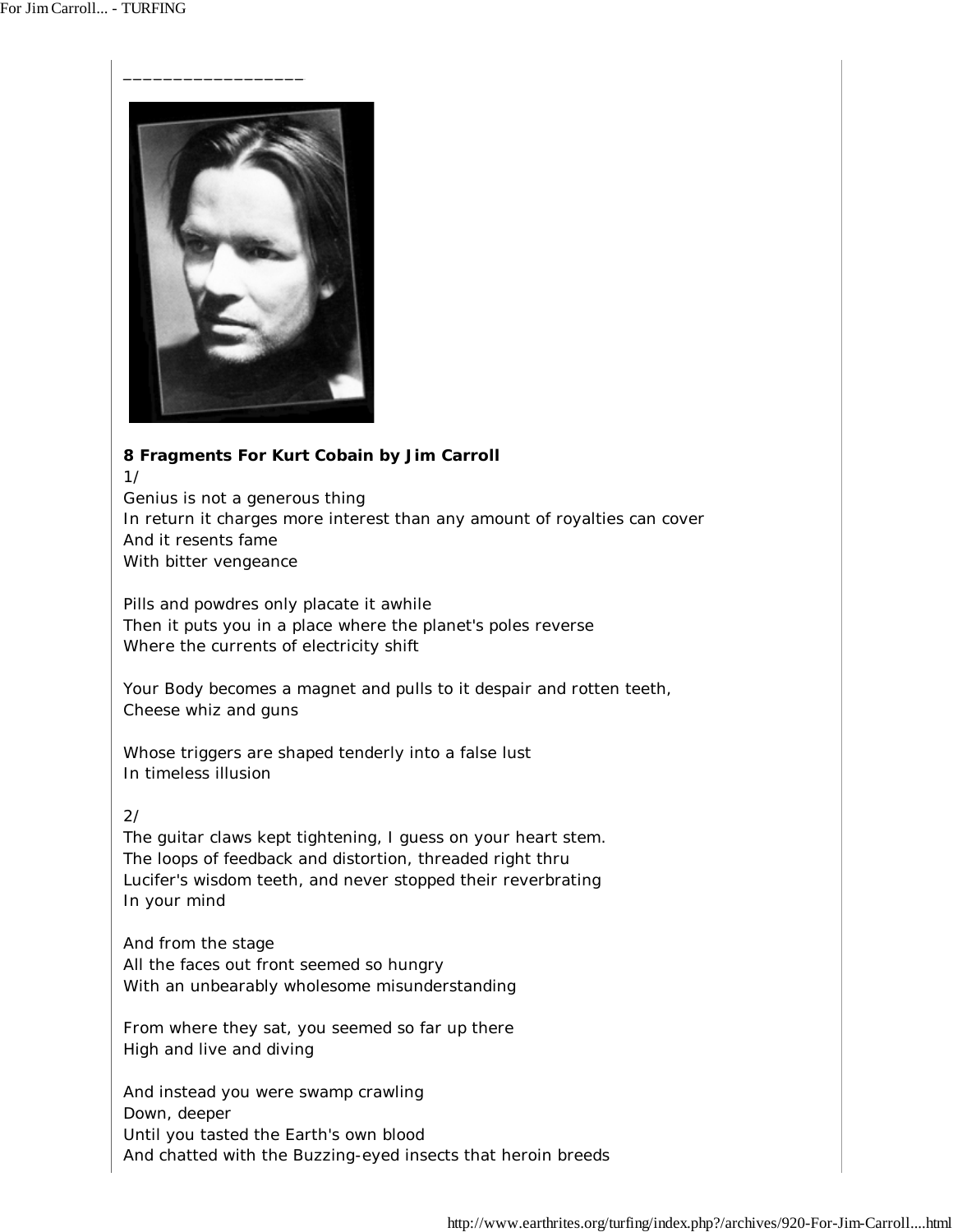3/ You should have talked more with the monkey He's always willing to negotiate I'm still paying him off... The greater the money and fame The slower the Pendulum of fortune swings Your will could have sped it up... But you left that in a plane Because it wouldn't pass customs and immigration 4/ Here's synchronicity for you: Your music's tape was inside my walkman When my best friend from summer camp Called with the news about you I listened them... It was all there! Your music kept cutting deeper and deeper valleys of sound Less and less light Until you hit solid rock The drill bit broke and the valley became A thin crevice, impassible in time, As time itself stopped. And the walls became cages of brilliant notes Pressing in... Pressure That's how diamonds are made And that's WHERE it sometimes all collapses Down in on you 5/ Then I translated your muttered lyrics And the phrases were curious: Like "incognito libido" And "Chalk Skin Bending" The words kept getting smaller and smaller Until Separated from their music Each letter spilled out into a cartridge Which fit only in the barrel of a gun 6/ And you shoved the barrel in as far as possible

Because that's where the pain came from

http://www.earthrites.org/turfing/index.php?/archives/920-For-Jim-Carroll....html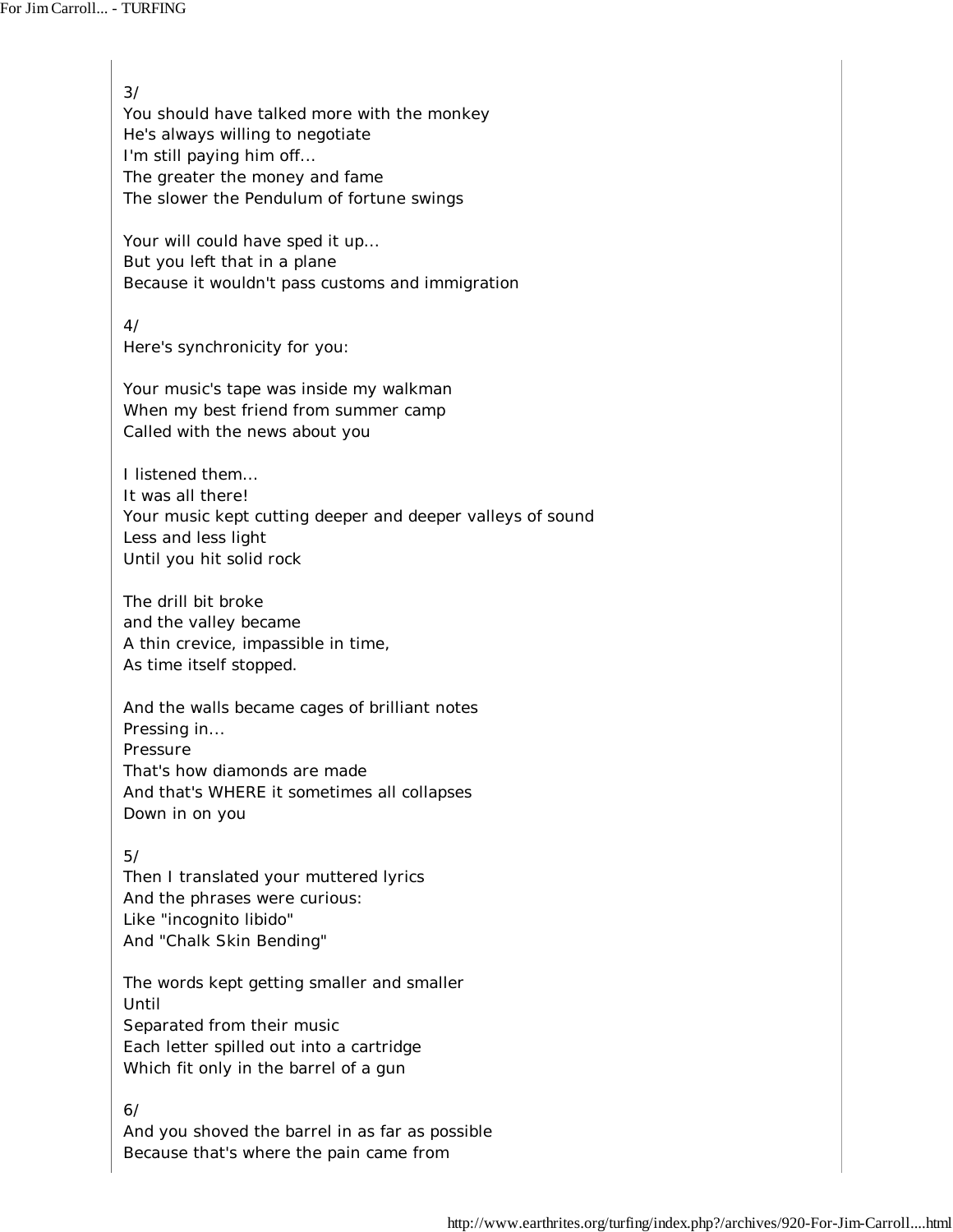That's where the demons were digging

The world outside was blank Its every cause was just a continuation Of another unsolved effect

7/

But Kurt... Didn't the thought that you would never write another song Another feverish line or riff Make you think twice? That's what I don't understand Because it's kept me alive, above any wounds

8/

If only you hadn't swallowed yourself into a coma in Roma... You could have gone to Florence And looked into the eyes of Bellinni or Rafael's Portraits

Perhaps inside them You could have found a threshold back to beauty's arms Where it all began...

No matter that you felt betrayed by her

That is always the cost As Frank said, Of a young artist's remorseless passion

Which starts out as a kiss And follows like a curse

\_\_\_\_\_\_\_\_\_\_\_\_\_\_

Jim Carroll - Catholic Boy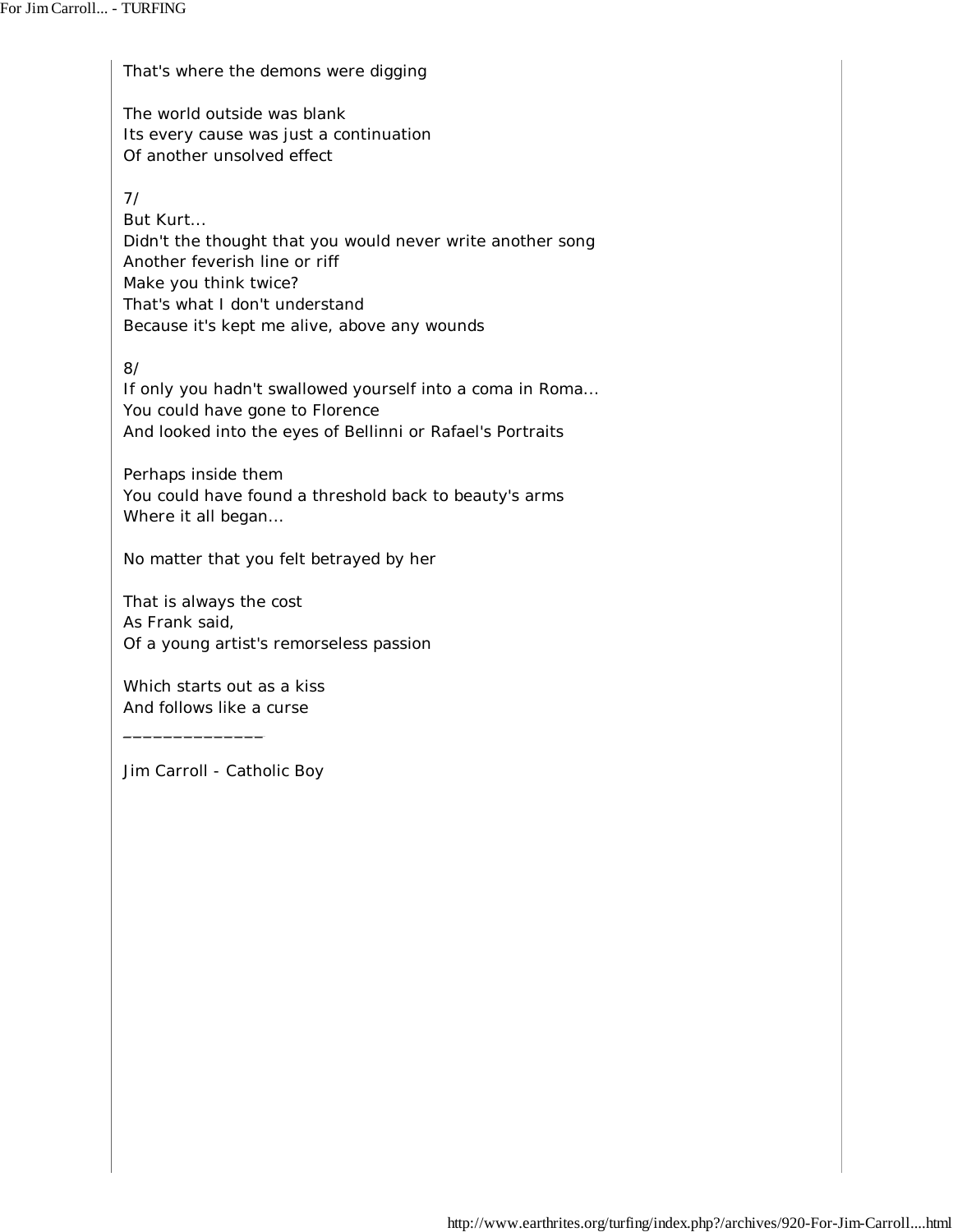

I was born in a pool, they made my mother stand And I spat on that surgeon and his trembling hand When I felt the light I was worse than bored I stole the doctor's scalpel and I slit the cord

I was a Catholic boy, Redeemed through pain, Not through joy

I was two months early they put me under glass I screamed and cursed their children when the nurses passed Was convicted of theft when I slipped from the womb They led me straight from my mother to a cell in the Tombs

They starved me for weeks, they thought they'd teach me fear I fed on cellmates' dreams, it gave me fine ideas When they cut me loose, the time had served me well I made allies in heaven, I made comrades in Hell

I was a Catholic child The blood ran red The blood ran wild

I make angels dance and drop to their knees When I enter a church the feet of statues bleed I understand the fate of all my enemies Just like Christ in the Garden of Gethsemane

I watched the sweetest psalm stolen by the choir I dreamed of martyrs' bones hanging from a wire I make a contribution, I get absolution I make a resolution to purify my soul